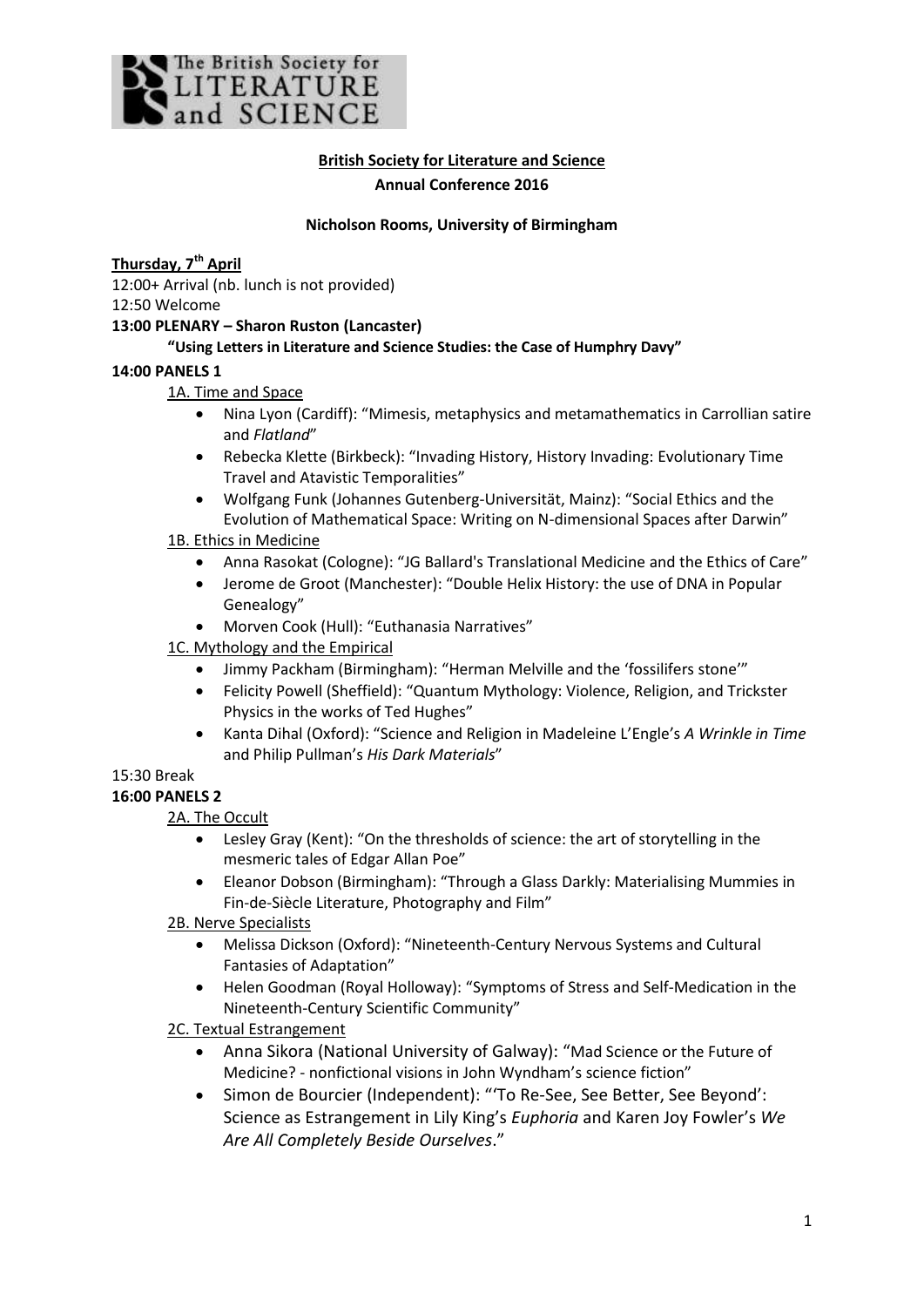

## 2D. In The Shadow of the Bomb

- Jenni G. Halpin (Savannah State): "Rehearsing to Avoid the Performance in Terry Johnson's *Insignificance*"
- Daniel Cordle (Nottingham Trent): "Burning Books: The Archive and Nuclear Culture in the Late Cold War"

### 2E. Neurology over Time

- Darren N. Wagner (McGill): "Paradigm Shifts in Literature and Neuroscience, c. 1740–1818"
- Natalie Riley (St. Andrews): "'Who is to say where one begins and the other ends?': Literature and the Neurosciences in Siri Hustvedt's *The Blazing World* (2014)"

### **17:00 PANELS 3**

### 3A. SLSAeu Roundtable: Conceptual Methodologies

Josie Gill (Bristol), Stefan Herbrechter (Coventry), Manuela Rossini (Basel), Johnny Golding (Birmingham City), Rosalind Powell (Bristol), Rachel Crossland (Chichester) 3B. Polymaths?

- A. G. Tait (Independent): "'The True Philosophy' of Robert Hunt: Poet, Historian, Scientist"
- Jordan Kistler (Birmingham): "Housing Literature, Art, and Science under one roof: the 19th century British Museum and the poetry of Arthur O'Shaughnessy"
- Cristiano Turbil (Brighton): "Paolo Mantegazza and The Year 3000: Italian literature and science"
- 3C. Reading: Attention and Inattention
	- Shannon McBriar (Amsterdam University College): "'An alternation of flights and perchings': Mind wandering and states of attention and rest in Virginia Woolf's 'Street Haunting' and 'The Mark on the Wall'"
	- Ben Morgan (Oxford): "Embodied Cognition and the Project of the Bildungsroman"
	- Naomi Rokotnitz (Tel-Aviv): "Goosebumps and Shivers: Visualisation, Projection and Embodied Resonance in the Reading Experience"

18:30 Close for day (informally arranged drinks/dinners)

## **Friday, 8th April**

## **9:00 PANELS 4**

(*Panels in this session consist of short, informally-delivered papers followed by considerable discussion time.*)

#### 4A. Narrativizing Science

- Nina Engelhardt (Edinburgh): "Bodies in Flight Imagining the Flying Body and Writing Flights of Fancy"
- Greg Lynall (Liverpool): "'Nothing wounds so much as Jest': the power of mockscientific English prose in the seventeenth and eighteenth centuries"
- Maria Avxentevskaya (Freie Universität Berlin): "Literary Techniques in the Futurology of Science"

4B. Interdisciplinary Methodologies

- Zoë Lehmann Imfeld (Bern): "Fictionality Beyond Fiction"
- Josie Gill (Bristol): "'Literary Archaeology': Exploring the Lived Environment of the Slave"
- Emily Alder (Edinburgh Napier): "Sensing Knowledge: Edith Nesbit's 'The Three Drugs' and 'The Five Senses'"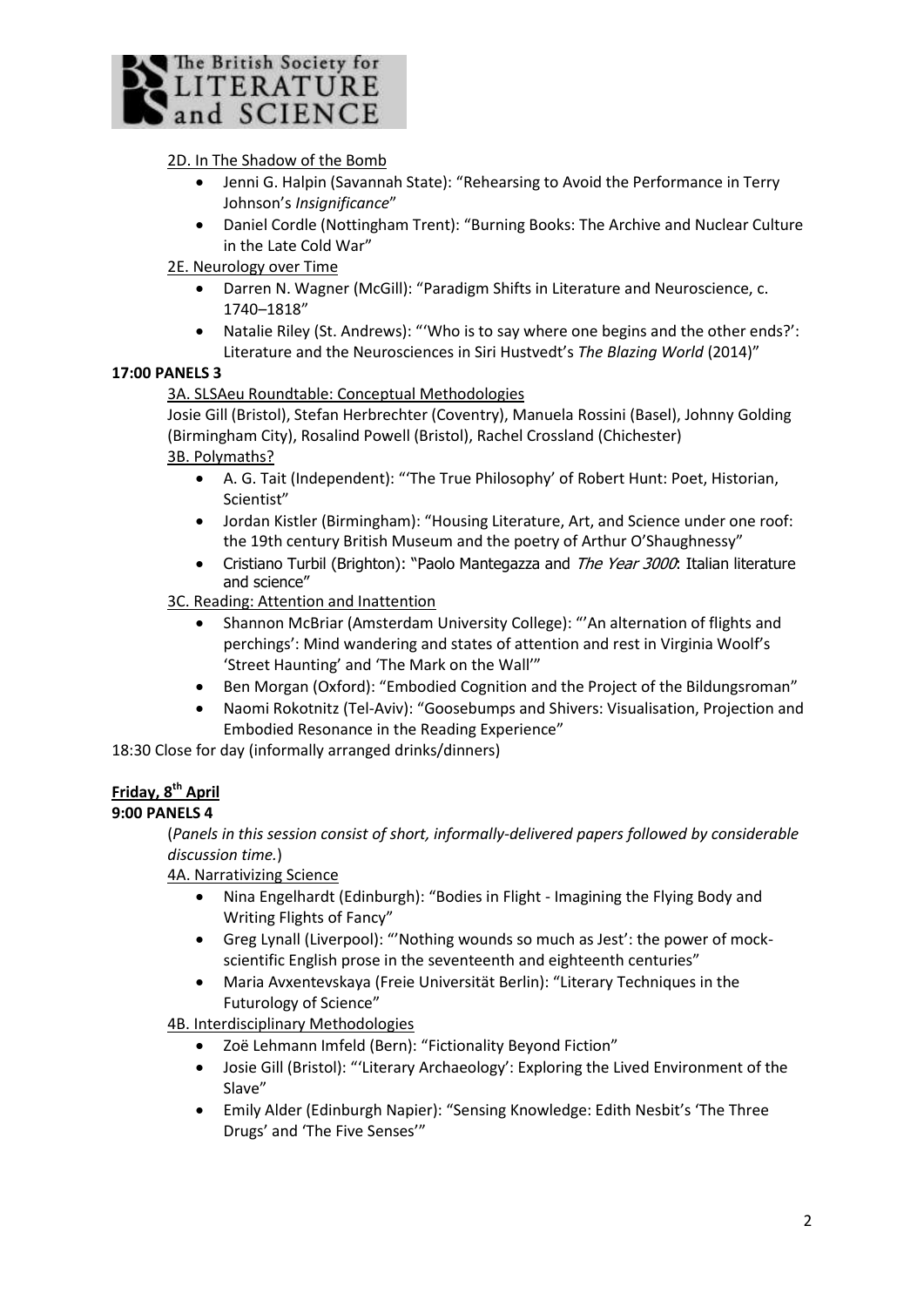

4C. Teaching Literature and Science

## Panel TBA

# **10:00 PANELS 5**

## 5A. The Self in the Other

- Matthew MacKisack (Exeter): "*Ut Pictura Poesis* Before and After Differential Psychology"
- Michael Whitworth (Oxford): "Subatomic erotics: molecules and particles in late C20th and early C21st British poetry"
- Barri Gold (Muhlenberg College): "Reading Ecologies, or, Musings on the Possible Contributions of Literary Studies to the Present Ecological Crisis"

## 5B. Astronomy

- Nicky Atkins (Chichester): "Perfecting early scientific experience through literature: *Sidereus Nuncius* and *The Man in the Moon*"
- Kimberley B. Dimitriadis (Sydney): "The Eclipse and the Observer: Astronomy in George Eliot's *The Mill on the Floss*"
- Emanuela Ettorre (Chieti-Pescara): "Thomas Hardy, Astronomy and the Cosmologies of Fiction"

## 5C. Life of Breath

- Peter Garratt (Durham): "Respiration and Inspiration: Breath in *Fin de Siècle* Aesthetics"
- Arthur Rose (Durham): "Tim Winton's Pneumatic Materialism: Notes on Anoxia"
- Naya Tsentourou (Exeter): "Hamlet's Windy Suspiration of Forced Breath"

## 11:30 Break

## **11:45 Annual General Meeting of the BSLS**

## 12:45 Lunch

## **13:20 PANELS 6**

6A. Animals and Humans

- Xiao Yizhi (Brown): "Vivisection and the Birth of the Victorian Mad Scientist"
- Katherine Ford (Science Museum, London): "Islands of monstrosity: beasts, human and otherwise in adventure and science fiction at the fin de siècle"
- Sally Blackburn (Liverpool): "Vernon Lee and Vivisection: A Mutilation of Morality"

6B. Pedagogies of Science

- Sarah Hanks (Oxford): "'But, master, […] tell me why that strange light of many tints shines upon the dark moon?': Depictions of scientists and science teachers in the works of Robert Stawell Ball and Arabella Buckley"
- Melanie Keene (Cambridge): "'Begin with the girls': narratives of science and education in juvenile periodicals, ca. 1860-1910"
- Rachel Crossland (Chichester): "'Facts, not theories': W. A. Shenstone, school laboratories and the Cornhill Magazine, 1903-1908'"

6C. Land Usage: The Politics of Urban and Rural Spaces

- Kristine Kowalchuk (Northern Alberta Institute of Technology): "Overcoming Agricultural Amnesia: Learning from Seventeenth-Century Farming Manuals"
- Matthew Holmes (Leeds): "Malthus's Shallow Grave: The Population Bomb (1968) and British Agricultural Science "
- Ana Duarte Rodrigues (Lisbon): "Environmental issues in Portuguese literature and British scientific essays in the turn for the twentieth century"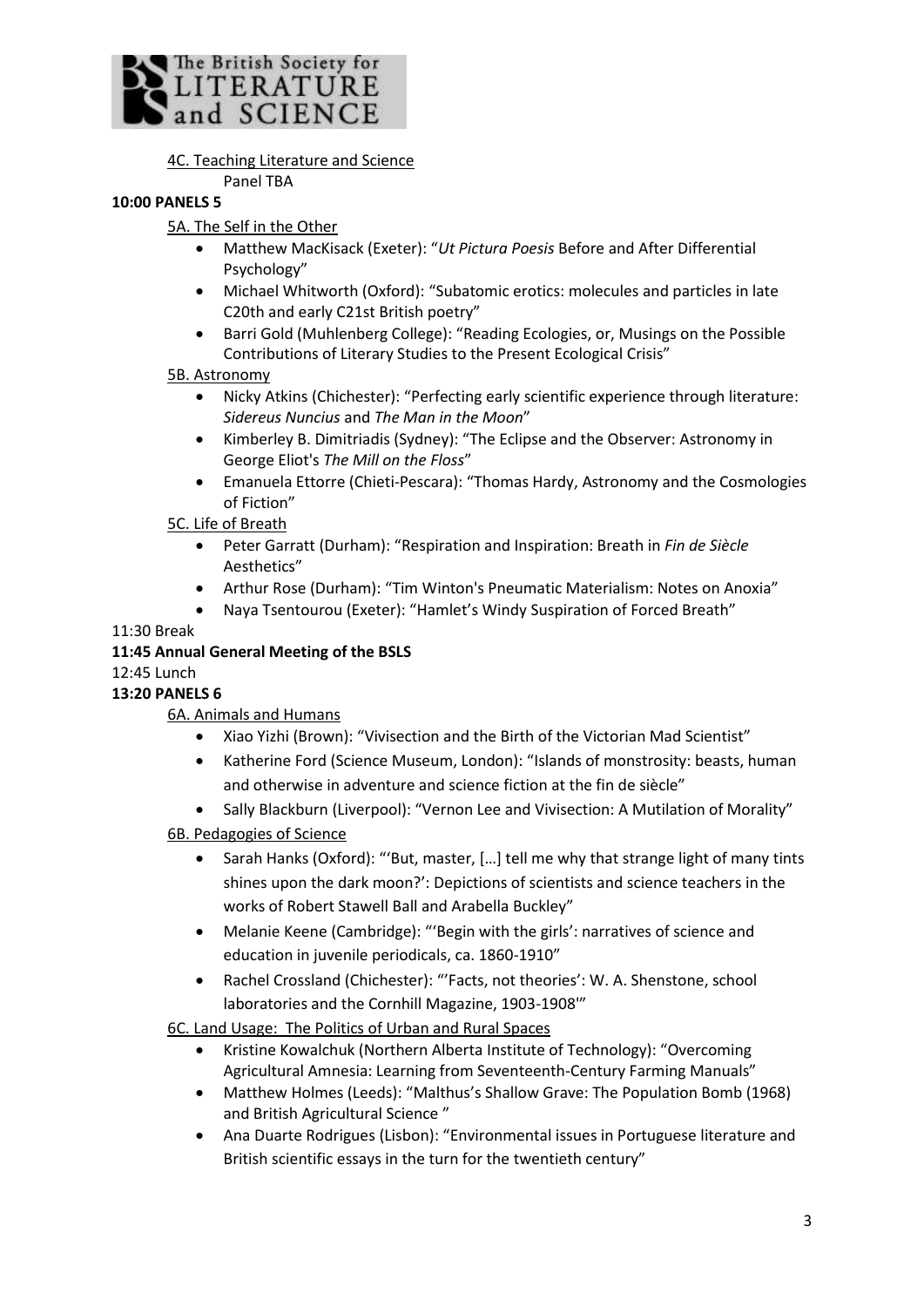

## **15:00 ACTIVITY SESSION 1**

You will have signed up for one of the following on Thursday:

- Winterbourne Gardens Tour
- Lapworth Museum Tour
- Magic Lantern Show
- Printing Press Demonstration

#### **16:10 ACTIVITY SESSION 2**

Again, you will have signed up for a second of the above four options.

### **17:15 PLENARY – Harriet Ritvo (MIT)**

### **"Species Problems"**

18:15 Wine reception – Winterbourne House

19:15 Travel to conference dinner (only for delegates who have booked onto the dinner)

## **Saturday, 9th April**

## **9:15 PANELS 7**

7A. Scientific Travel

- Martin Willis (Cardiff): "Medical Tourism in Victorian Edinburgh"
- Anna Burton (Liverpool): "Reading 'sylvan phenomena': Uncovering the development of Picturesque and Geological discourses in The Woodlanders"
- Antonio Raschi (CNR Institute of Biometeorology, Firenze): "GO TO HELL! How Dante Alighieri met geothermy (and greenhouse effect) in his chthonian trip."
- 7B. The State of the Novel
- Anna Auguscik (Oldenburg) and Anton Kirchhofer (Oldenburg): "Canons and Critical Profiles of the Contemporary 'Science Novel': Perspectives on Genres, Markets and Media Presence"
- Rachel Holland (Lancaster): "The Third Culture Novel: interactions between science and humanities culture in contemporary fiction, with close reference to Ian McEwan's *Saturday*"
- Natalie Roxburgh (Siegen): "The Rise of the Pharmacological Novel?"
- 7C. Medicine and Gender
- Neil MacFarlane (Birkbeck): "'A broad, squat, pursy, fat thing': Brutish Corpulence in *Pamela* (1740)"
- Cybèle Arnaud (Maryland): "Is there a doctoresse in the house? The relationship between gender and medicine in Early Modern French theatre"
- Rebecca Spear (Cardiff): "'Doctoring and coddling': Childcare and female neighbourhood in Jane Austen's *Emma*"

## 10:45 Break

## **11:00 PANELS 8**

8A. Victorian Social Disease

- Sally Shuttleworth (Oxford): "Diseases of Speculation in Victorian Fiction"
- Andrew Mangham (Reading): "Natural Wastage: Social Problem Fiction and the Science of Decomposition"
- Gavin Budge (Hertfordshire): "Fading Away: Consumption, Mysticism and Decadence in George Macdonald"

8B. Organising Information

- Alison Adam (Sheffield Hallam): "Why did we ever imagine that Sherlock Holmes invented forensic science?"
- Christina Alt (St. Andrews): "Making Ecology Modern: Discursive Experiments in Early Twentieth-Century British Ecology"